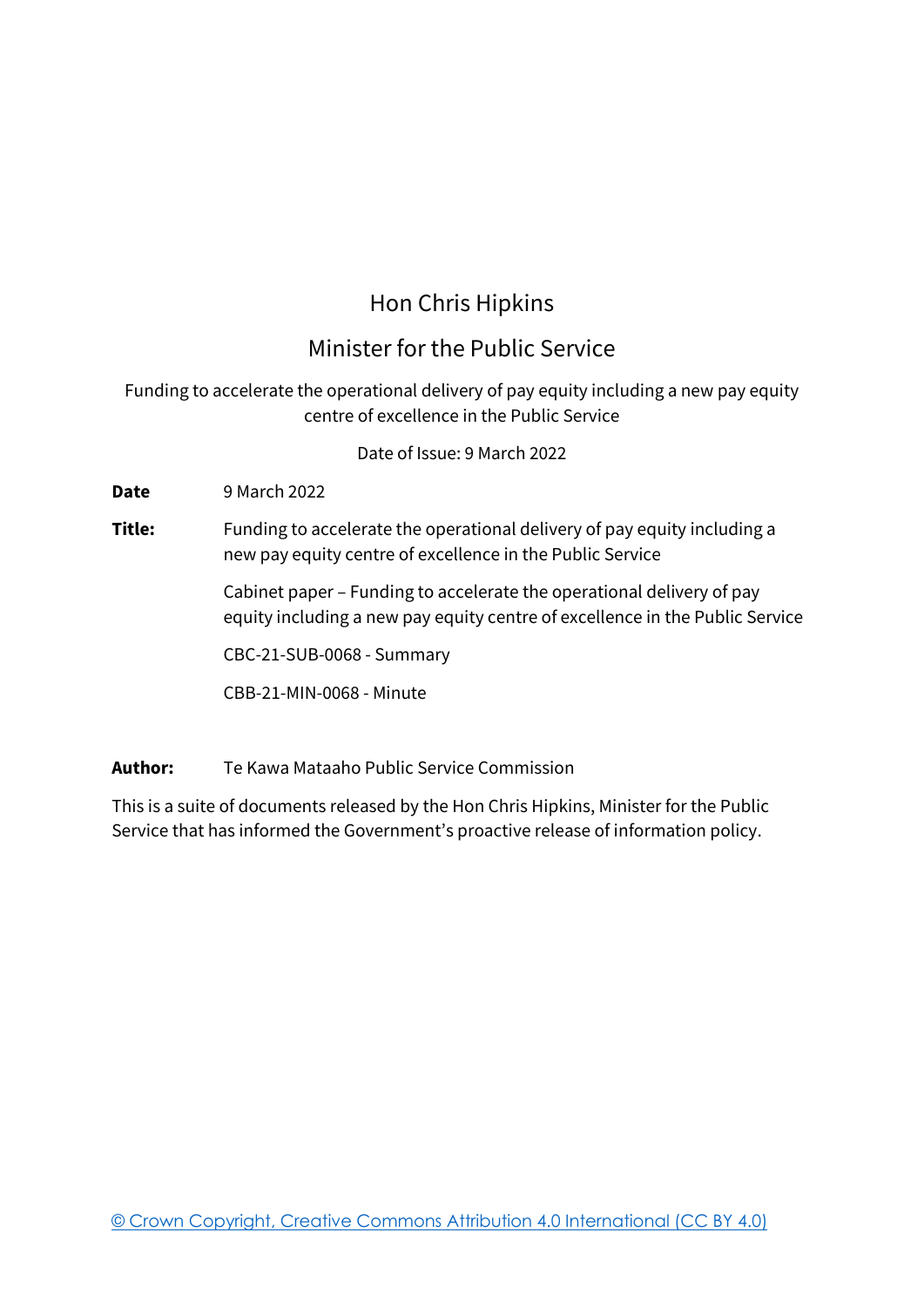## **[Sensitive]**

Office of the Minister for the Public Service

Office of the Minister for Women

Cabinet Government Administration and Expenditure Review Committee

#### **Funding to accelerate the operational delivery of pay equity including a new pay equity centre of excellence in the Public Service**

#### **Proposal**

1 The paper seeks agreement to an out of cycle contingency of \$3M per annum over this current year and the following two years (expenses incurred for 2022/23 and 2023/24 be charged as a pre-commitment against the Budget 2022 operating allowance) to accelerate the operational delivery of pay equity in the public sector and publicly funded sector. This will include the establishment of a new pay equity centre of excellence in the fiscal year 2021/2022 located in Te Kawa Mataaho the Public Service Commission (the Commission). If additional funding is required a budget bid would be developed.

#### **Executive Summary**

- 2 The Government is committed to the efficient and effective delivery of pay equity, addressing low pay and closing gender, Māori, and ethnic pay gaps. The work of the Gender Pay Taskforce (the Taskforce) has effected considerable change to decreasing the Gender Pay Gap across the public sector.
- 3 Demand for pay equity expertise and capacity is increasing as the number and complexity of claims grow and the Government has reaffirmed its commitment publicly to "accelerate" pay equity following the release of the Government Workforce Guidance. While the Taskforce within the Commission provides a level of central expertise, it was not set up or resourced to provide operational support for the daily management of pay equity claims. Across the system we see: inequitable levels of resourcing for claims; differing levels of capability; increased use of contractors; and challenges securing comparators and information across claims.
- 4 Among other initiatives to improve efficiency, it is proposed to establish a pay equity centre of excellence to support faster and more effective operational delivery of pay equity in line with the Equal Pay Act 1972 (the Act). The centre of excellence would include: a pool of interviewers and legal and analytical resource to support progression of claims along with resource for training and education for those engaging in pay equity claims<sup>[1](#page-1-0)</sup>. Enhancing operational capacity and capability for claims processes would allow more consistency of support across the system (including the funded and local government sectors), comprehensive risk

<span id="page-1-0"></span><sup>&</sup>lt;sup>1</sup> The Gender Pay Taskforce would retain its more strategic approach and support for central governance functions as well as there being a clear separation of the governance and assurance role of the Taskforce from the role and functions of the operational centre of excellence.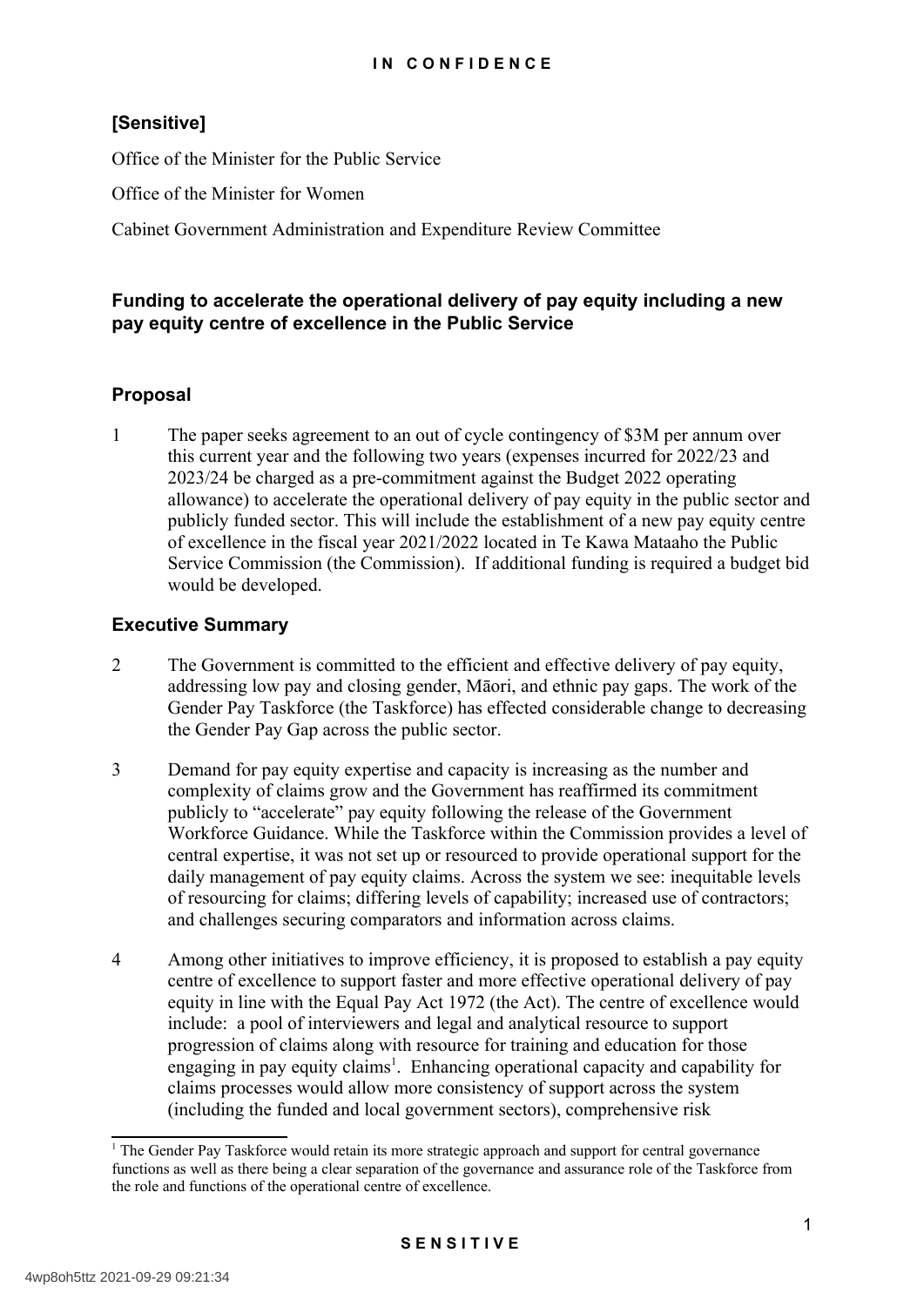management, consistency of processes, and increased access to comparators and information. We also envisage initiatives to increase efficiencies and further strengthen the shared learning, governance, and oversight for pay equity claims across the system including the funded and local government sectors<sup>[2](#page-2-0)</sup>.

- 5 There is currently no baseline funding within the Commission or the Ministry for Women to fund this proposal and therefore we seek your approval for the release of \$3M contingency per annum over the current year and the following two years (expenses incurred for 2022/23 and 2023/24 be charged as a pre-commitment against the Budget 2022 operating allowance) to implement the efficiency initiatives outlined in this paper and establish the centre of excellence. We will incrementally establish the centre of excellence over the next year. If additional funding is required the Commission will develop a budget bid for the ongoing support and final implementation.
- 6 The proposal to establish a pay equity centre of excellence relates to the Government's overall stated priorities and workforce priorities, including for the Public Service to "employ people fairly, equitably and in a way that allows them to live good lives and participate in the economy". We would also in the longer term see, for example, the collateral tools from shared learning captured by the centre of excellence supporting the wider economy.

#### **Background**

- 7 Demand for pay equity expertise and capacity is increasing as the number and complexity of claims grow and the Government has reaffirmed its commitment publicly to "accelerate" pay equity following the release of the Government Workforce Guidance. There are 22 pay equity claims (including 2 individually raised claims) across the public and funded sectors covering approximately 170,000 employees including large workforces such as teachers, nurses, and clerical and administration workers across the Public Sector<sup>[3](#page-2-1)[4](#page-2-2)</sup>. While the Taskforce provides a level of central expertise, it was not set up or resourced to provide operational support for the daily management of pay equity claims, particularly against this increasingly challenging pay equity landscape. Across the system we see:
	- inequitable access to resources and expertise across the system<sup>[5](#page-2-3)</sup>
	- competition for limited expertise
	- challenges raising claims for the most vulnerable, particularly for workforces with low union density

<span id="page-2-0"></span><sup>2</sup> This paper complements the Commission's Cabinet paper *Pay Equity in the Funded Sector* also due to Cabinet in September 2021.

<span id="page-2-1"></span><sup>&</sup>lt;sup>3</sup> Exact numbers are not yet available for all, or in some cases complete, workforces such as teachers.

<span id="page-2-2"></span><sup>&</sup>lt;sup>4</sup> This number of employees is those covered by current claims, although it should be noted that the centre of excellence would also provide support for reviews of settlements so the number of employees covered by this enhanced support is larger than the approximately 170,000 covered by current claims.

<span id="page-2-3"></span> $<sup>5</sup>$  Many of the active claims are concentrated in the education sector, including the complex multi-employer and</sup> multi-union claim for teachers. In recognition of this, the Ministry for Education was funded in Budget 21 in order to progress these claims. Other sectors (some also with complex multi-employer and multi-union claims) have continued to manage claims from within baseline, including for the Public Sector clerical and administration claim which is funded by chief executives who are party to the claim – circa \$2M pa.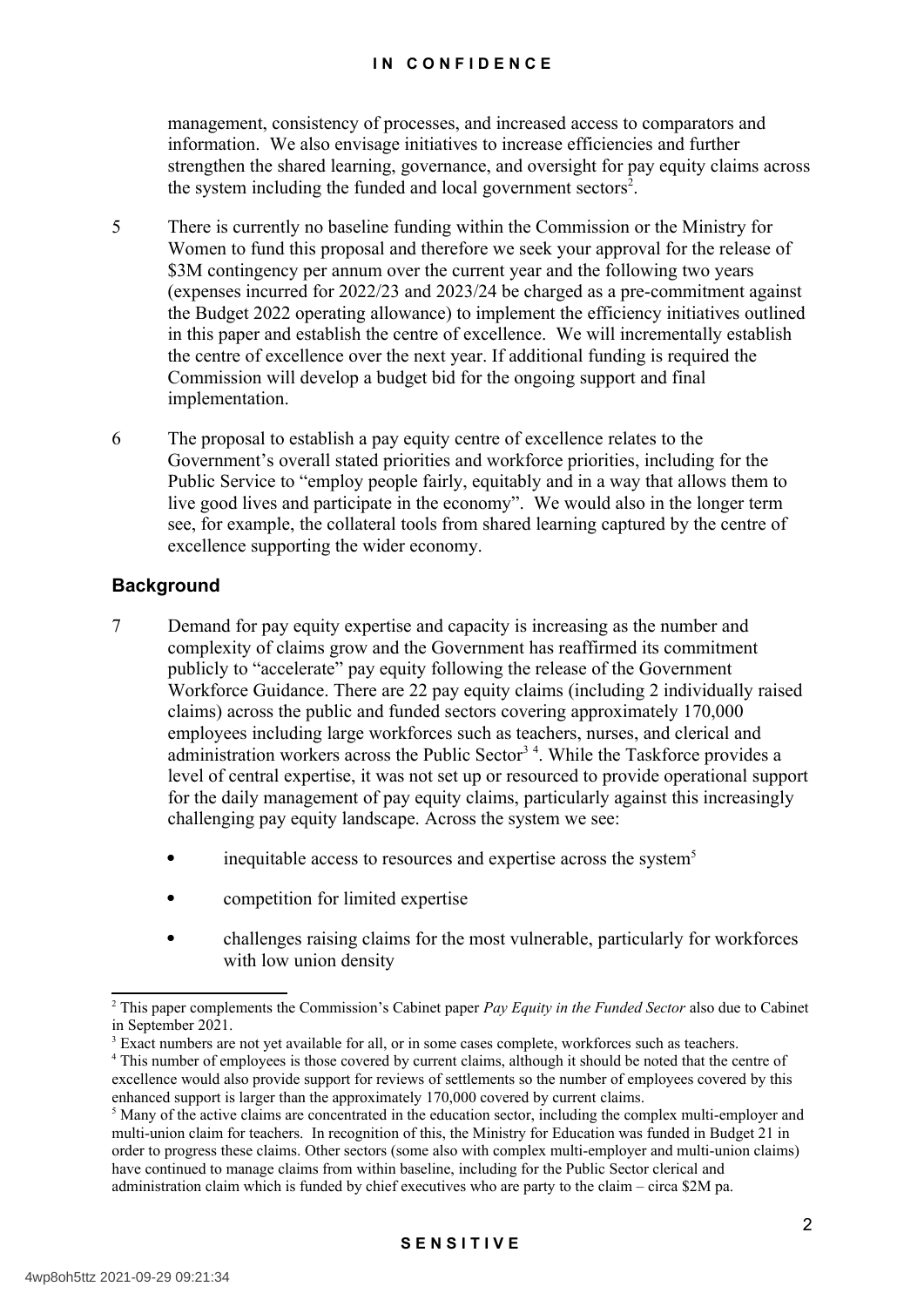- inconsistency in claims processes/approach
- growing reliance on contractors with varying degrees of knowledge and competency
- challenges with securing comparators (including private sector) and sharing comparator information across claims.

#### **Proposal**

- 8 There is currently no baseline funding within the Commission or the Ministry for Women to fund this proposal and therefore the funding being sought in this paper would provide resourcing to streamline and strengthen sustainable support across the system. The Taskforce based in the Commission would retain its strategic role and remain accountable for providing governance support, oversight and delivery of independent advice and assurance on pay equity claims (amongst other functions) and the additional funding would strengthen its capacity to perform these functions. The funding would also allow for the provision of more dedicated operational support for claims processes, education and training across the system and analysis of claims and their settlements.
- 9 The pay equity centre of excellence will create a centralised and flexible pool of operational practitioners (a pool of interviewers and legal and analytical resource to support progression of claims along with resource for training and education for those engaging in pay equity claims), tools and expertise which agencies with claims could access. This will sustainably resource claims and better support the timely and efficient delivery of pay equity across the system.
- 10 The Crown Law Office and agencies who are party to pay equity claims have also identified inequities in the operational support for claims and are supportive of a centralised model. We have socialised the concept of a centralised model with the New Zealand Council of Trade Unions Te Kauae Kaimahi (and affiliates).
- 11 A system wide pay equity centre of excellence will have many benefits, including to:
	- demonstrate Government commitment to accelerate pay equity claims
	- provide a system wide structure to manage issues/risks<sup>[6](#page-3-0)</sup>
	- provide more equitable and timely allocation of resources across claims whilst still allowing employers to have overall management and oversight of their claims in a joint process with unions and claimants<sup>[7](#page-3-1)</sup>

<span id="page-3-0"></span><sup>6</sup> As an example, the large number and range of employers in the education sector creates a significant operational aspect to implementing and administering pay equity claims in the sector. Many of these employers may require specialist support with allocating funding, and the payroll and HR impacts that arise from the change in settings.

<span id="page-3-1"></span> $<sup>7</sup>$  As its proposed claims processes would have more support at an earlier stage in the process this could</sup> minimise the time and cost for oversight and assurance by the Taskforce and governance framework.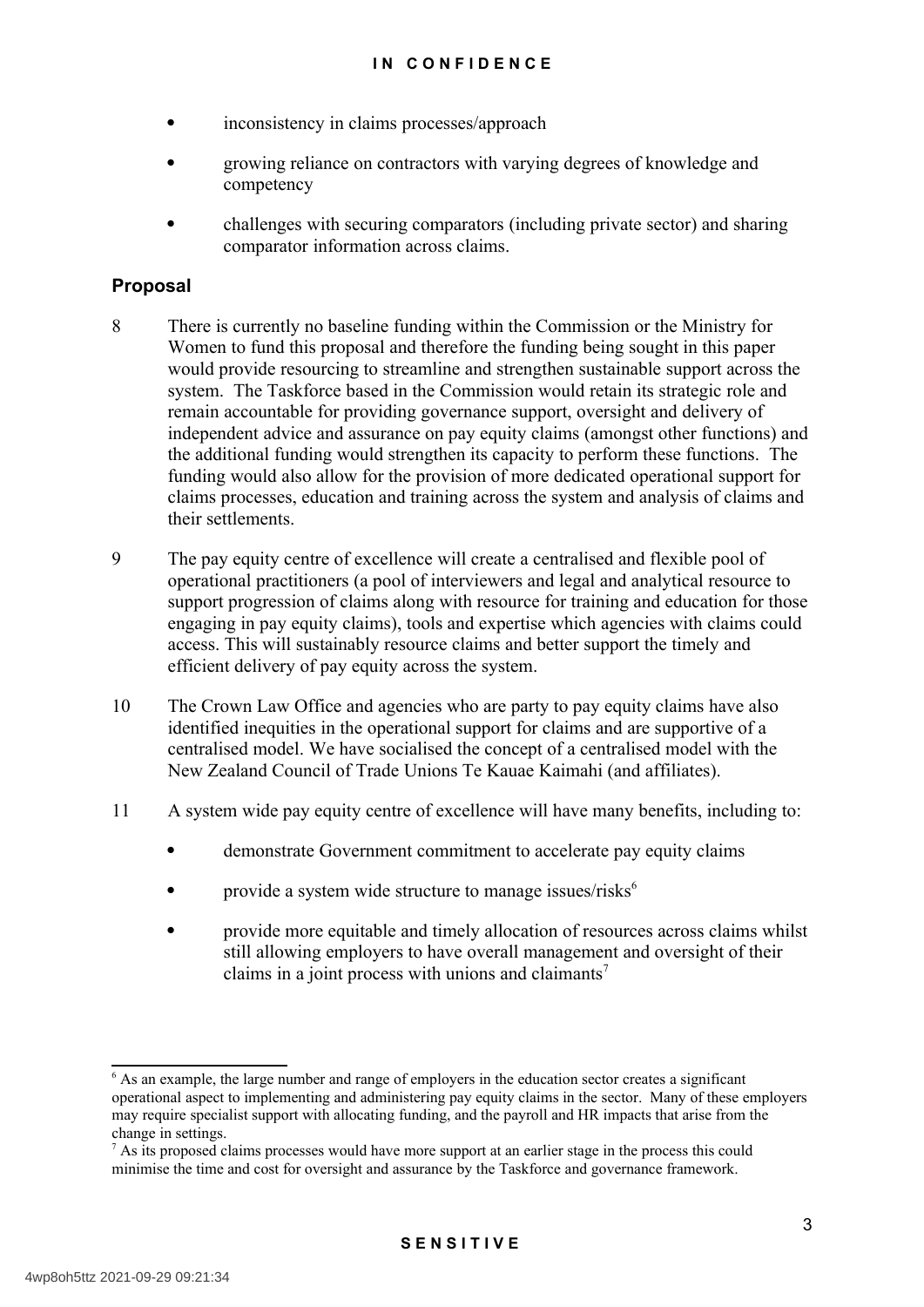- leverage resources across the system including: legal advice, work assessment interviewers and analysts, education, and training resources (other functions to be built up over the next year)
- provide operational support for existing and new claims and reviews of settlements
- ensure increased consistency in the operational delivery of pay equity including utilising consistent tools and resources and education for parties
- enable more certainty and clarity on cost and timing of claims<sup>[8](#page-4-0)[9](#page-4-1)</sup>
- develop a plan for prioritisation of current system resources moving forward and ensure any future budget bid maximises resources across the system
- support the Ministry of Business, Innovation and Employment's implementation of the Act including efforts to establish and maintain a centralised claims data repository.

#### **Relation to government priorities**

- 12 The proposal to establish a pay equity centre of excellence relates to the Government's overall stated workforce priorities, including for the Public Service to "employ people fairly, equitably and in a way that allows them to live good lives and participate in the economy".
- 13 Ministers have recently made several public commitments to "speed up the progress of pay equity settlements". The Government is committed to addressing low pay for women and for Māori and Pacific peoples<sup>[10](#page-4-2)</sup>. To accelerate pay equity settlements and address low pay the Government must provide additional funding/resource in the short to medium term, rather than the long term, to support the system and parties to claims.
- 14 Pay equity settlements will likely lead to significant shifts in wages for many New Zealanders and will benefit the lower paid and help close, Māori, ethnic and gender pay gaps (of course this is dependent on which workforces raise claims). Given the potential economic impact of settlements it is critical that we invest in ensuring the processes and settlements are robust.
- 15 Achieving pay equity will allow women to better support themselves and their whānau and save for their retirements. It will give families more choices around participating in paid work and balancing family roles. Paying employees what they are worth and fully utilising their skills also increases employee engagement and productivity.

<span id="page-4-0"></span><sup>&</sup>lt;sup>8</sup> This increased certainty would include through enhanced collection of workforce data and information to assist planning, costing, and forecasting.

<span id="page-4-1"></span><sup>9</sup> Although, it should be noted that a centralised approach would create efficiencies and as a result the impact of costs of claims may fall earlier than they might without this changed approach.

<span id="page-4-2"></span><sup>&</sup>lt;sup>10</sup> Note that the mandate and work of the Taskforce has extended recently to include addressing the ethnic pay gap with no additional funding to date.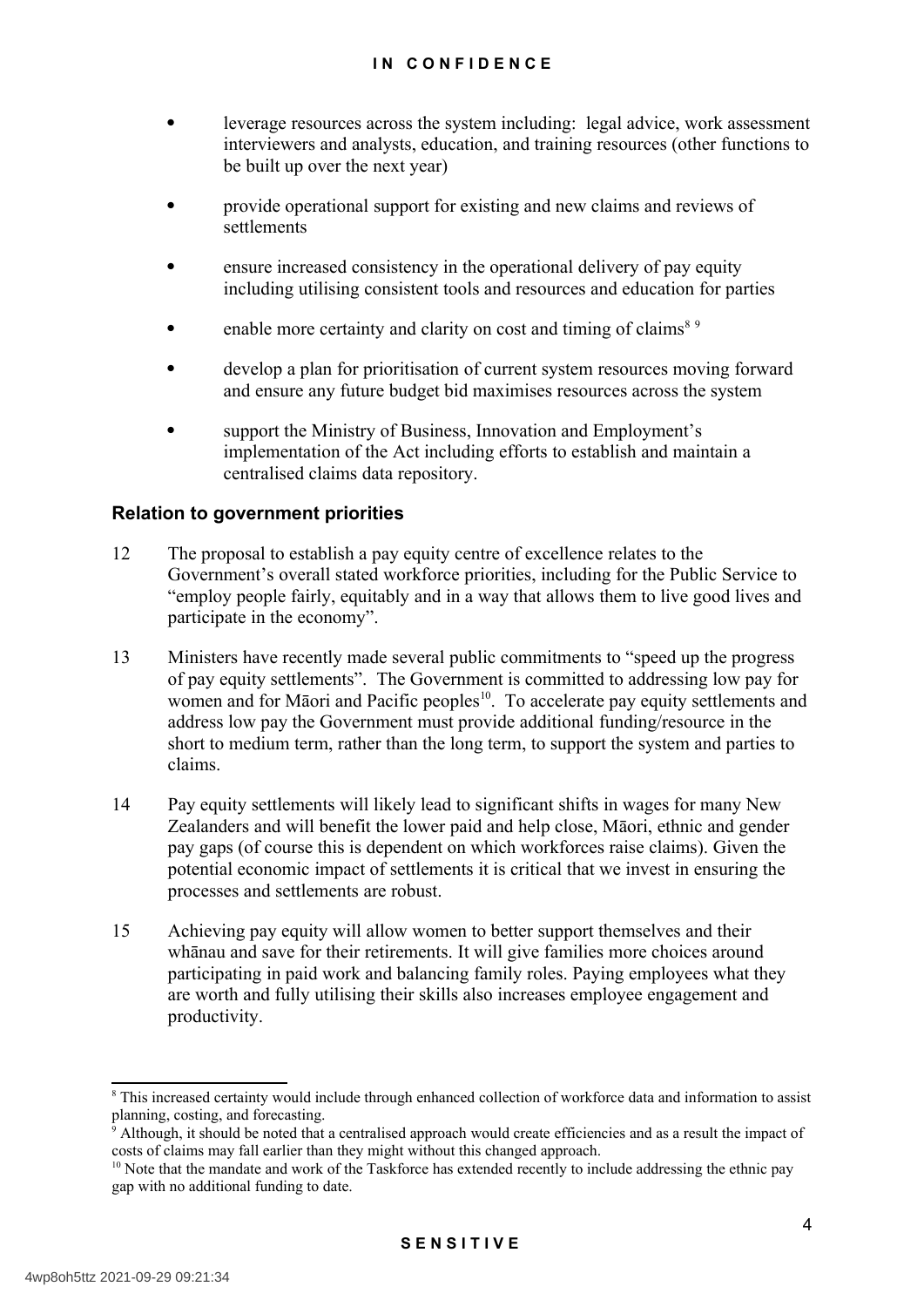16 The proposal for a centre of excellence to strengthen support of pay equity claims across the system fits neatly and reinforces the role of the Public Service Commissioner in relation to pay equity in the Public Service Act 2020 (sections 81 to 84).

#### **Financial Implications**

17 Due to the recent exponential increase in claims and the complexity and size of those claims there is an urgent need to establish the centre and commence implementation but there is no allocated budget in this fiscal year. Therefore, we are seeking an out of cycle contingency of \$3M per annum over this current year and the following two years. If additional funding is required a budget bid for further implementation and ongoing support for the centre (and its functions and activities to support pay equity claims across the system) will be developed.

#### **Legislative Implications**

18 No legislative implications have been identified in this paper.

#### **Impact Analysis**

19 An impact analysis is not required.

#### **Gender Implications**

- 20 Achieving pay equity requires not only the substantive efforts of employees and employers to address and settle pay equity claims, but also support and resourcing for the management of pay equity claims across the system. The recommendations in this paper will facilitate robust and consistent claims processes as well as timely, orderly, and efficient settlement of claims. The settlement of these claims will contribute to addressing gender-based undervaluation in the remuneration of all women directly employed by central government departments or associated agencies and for those women performing work funded by the Government.
- 21 As many female-dominated workforces are in the State employed sector, the recommendations in this paper have the potential to affect a large number of employees, the majority of whom will be women, including women in low paid work where there is a high proportion of wāhine Māori and Pacific women, and other women facing intersecting barriers such as those of other ethnic minorities.

#### **Disability Perspective**

- 22 Traditionally, it has not been possible to look at the links between disability and gender-based undervaluation in the remuneration of women in the public sector due to a lack of data. This lack of data is improving with the introduction of the internationally recognised Washington Group Short Set questions into Stats NZ's Household Labour Force Survey (HLFS) Income survey and the 2018 Census.
- 23 Published disability statistics from the HLFS Income survey do not have a strong gender analysis. What has been published from the HLFS Income Survey shows that there is an opportunity to 'dig deeper' into the gender and disability intersectionality for the Public sector using the HLFS Income or 2018 Census in the future.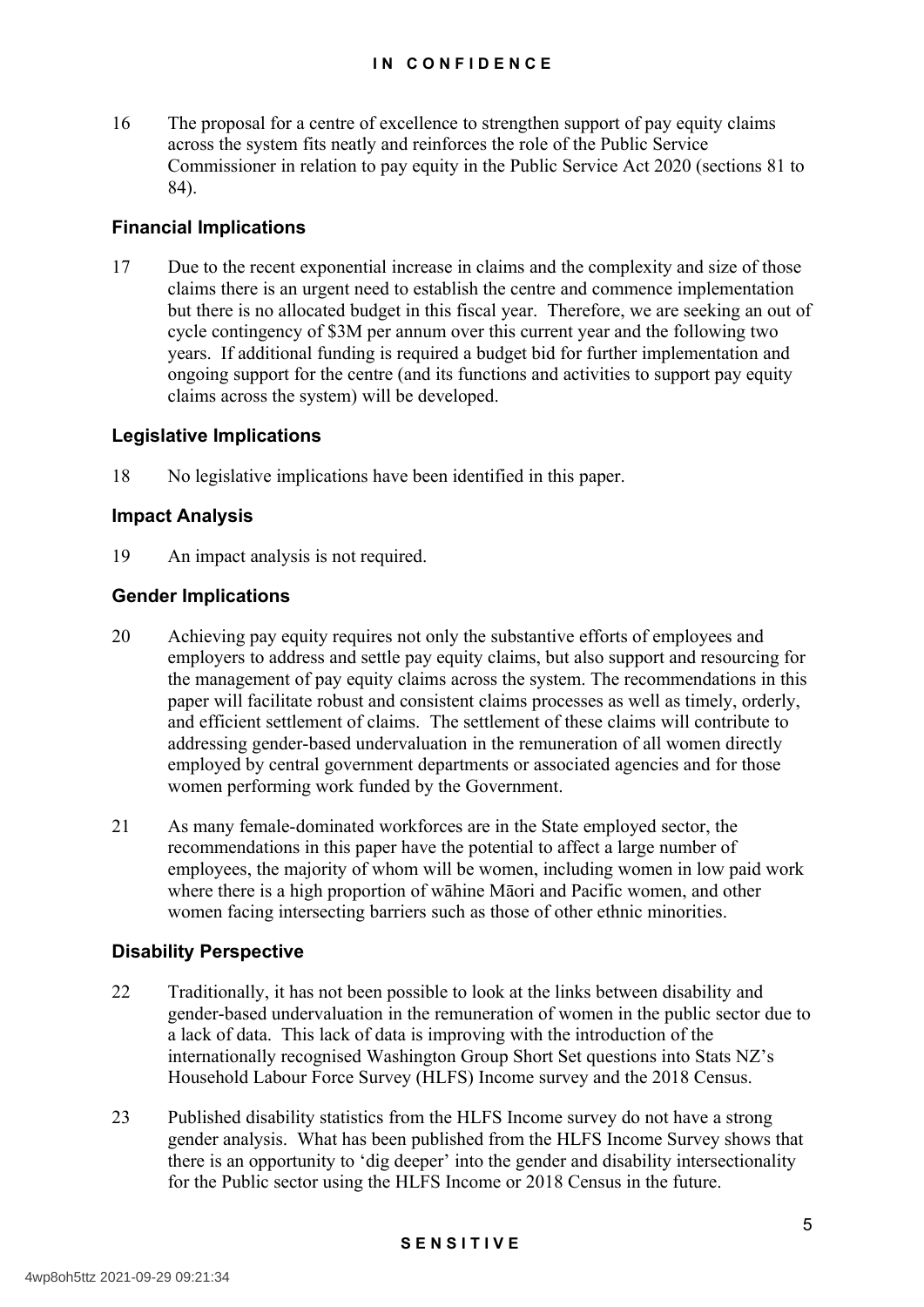#### **Human Rights**

- 24 The recommendations in this paper are consistent with Article 7 of the International Covenant on Economic Social and Cultural Rights that recognises the right of everyone to the enjoyment of "just and favourable conditions of work", including specific reference to a "decent living for themselves and their families".
- 25 The pay equity work programme is also consistent with the:
	- Convention on the Elimination of All Forms of Discrimination against Women (CEDAW)including article  $11(1)(d)$  which covers "...The right to equal remuneration, including benefits, and to equal treatment in respect of work of equal value, as well as equality of treatment in the evaluation of the quality of work..."; and,
	- International Labour Organization Convention 100, Concerning Equal Remuneration for Men and Women Workers for Work of Equal Value, as well as other relevant international labour instruments including Conventions and Recommendations.

#### **Consultation**

26 The Department of Prime Minister and Cabinet, Treasury, Crown Law Office, Ministry of Business, Innovation and Employment, the Ministry for Women, the Ministries of Education, Health and Social Development and Oranga Tamariki have been consulted on the development of this paper.

#### **Communications**

- 27 We will announce the establishment of a centre of excellence for pay equity in the Public Service in a press release when the proposal and contingency funding has been agreed to.
- 28 Additionally, the Chief Executive/and System Lead Pay Equity will communicate with agencies and unions regarding details of the establishment of the centre and implementation timelines.

#### **Proactive Release**

29 We intend to proactively release this paper once it has been considered by Cabinet, subject to the redaction of bargaining sensitive material.

#### **Recommendations**

The Minister for the Public Service and Minister for Women recommend that the Committee:

1 **note** that the Government is committed to addressing low pay for women and for wāhine Māori, Pacific and women from smaller ethnic groups and that Ministers have recently made several public commitments to "speed up the progress of pay equity settlements";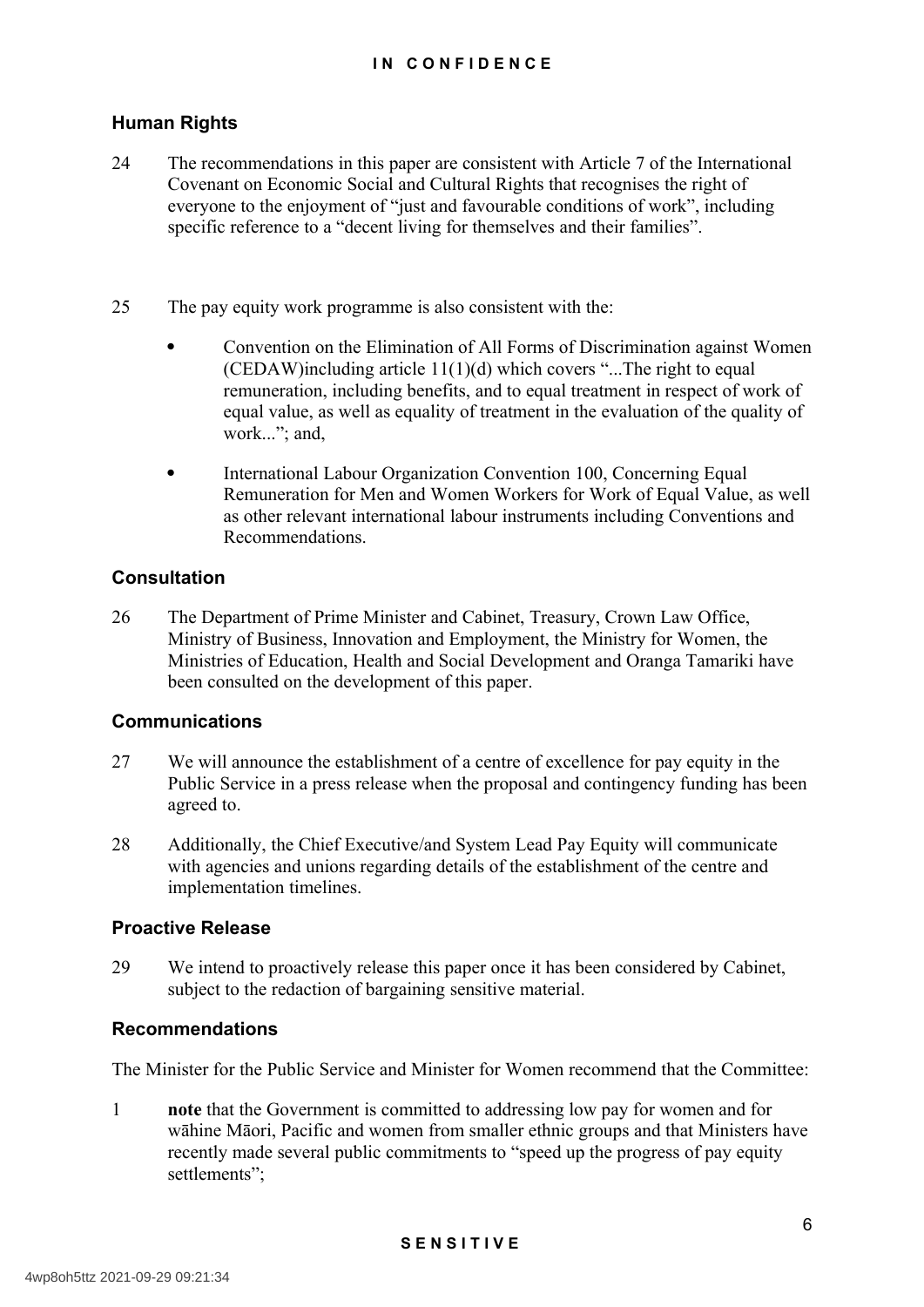#### **I N C O N F I D E N C E**

- 2 **note** that the number, size, and complexity of pay equity claims is growing and outstripping available capability and capacity to provide governance, oversight, and operational support to claims processes;
- 3 **note** that current pay equity claims management in the Public Service is characterised by inequitable access to resources/expertise, competition for that resources/expertise, inconsistency between claims processes, and challenges securing comparators and sharing comparator information across claims.
- 4 **agree** that the establishment of a pay equity centre of excellence will provide operational support (a flexible pool of interviewers, legal advice, and analysis capability) for employers with claims, evidence of the Government's commitment to accelerate claims, gain more certainty and clarity on cost and timing of settlements, and address constraints in capability, capacity, and consistency of claims processes across the system.
- 5 **note** that the Crown Law Office, Treasury, the Ministries of Business, Innovation and Employment and for Women and agencies who are party to pay equity claims support the establishment of the pay equity centre of excellence;
- 6 **approve** the following changes to appropriations to give effect to the policy decision in recommendation 4 above, with a corresponding impact on the operating balance and net core Crown debt:

|                                        |         | $\rm{Sm}-\rm{increase}/(\rm{decrease})$ |         |                 |  |  |
|----------------------------------------|---------|-----------------------------------------|---------|-----------------|--|--|
| <b>Vote Public Service</b>             | 2021/22 | 2022/23                                 | 2023/24 | $2024/25$ &     |  |  |
| <b>Minister for the Public Service</b> |         |                                         |         | <b>Outvears</b> |  |  |
| <b>Departmental Output Expense:</b>    | 3.000   | 3.000                                   | 3.000   |                 |  |  |
| <b>Leadership of the Public</b>        |         |                                         |         |                 |  |  |
| <b>Management System</b>               |         |                                         |         |                 |  |  |
| (funded by revenue Crown)              |         |                                         |         |                 |  |  |

- 7 **agree** that the proposed change to appropriations for 2021/22 above be included in the Supplementary Estimates and that, in the interim, the increase be met from Imprest Supply;
- 8 **agree** that the expenses incurred under recommendation 6 above for 2021/22 be charged against the between-Budget contingency established as part of Budget 2021;
- 9 **agree** that the expenses incurred under recommendation 6 above for 2022/23 and 2023/24 be charged as a pre-commitment against the Budget 2022 operating allowance;
- 10 **note** that if additional funding is required, Te Kawa Mataaho the Public Service Commission will develop a Budget bid for funding the ongoing support and final implementation of the pay equity centre of excellence.

Authorised for lodgement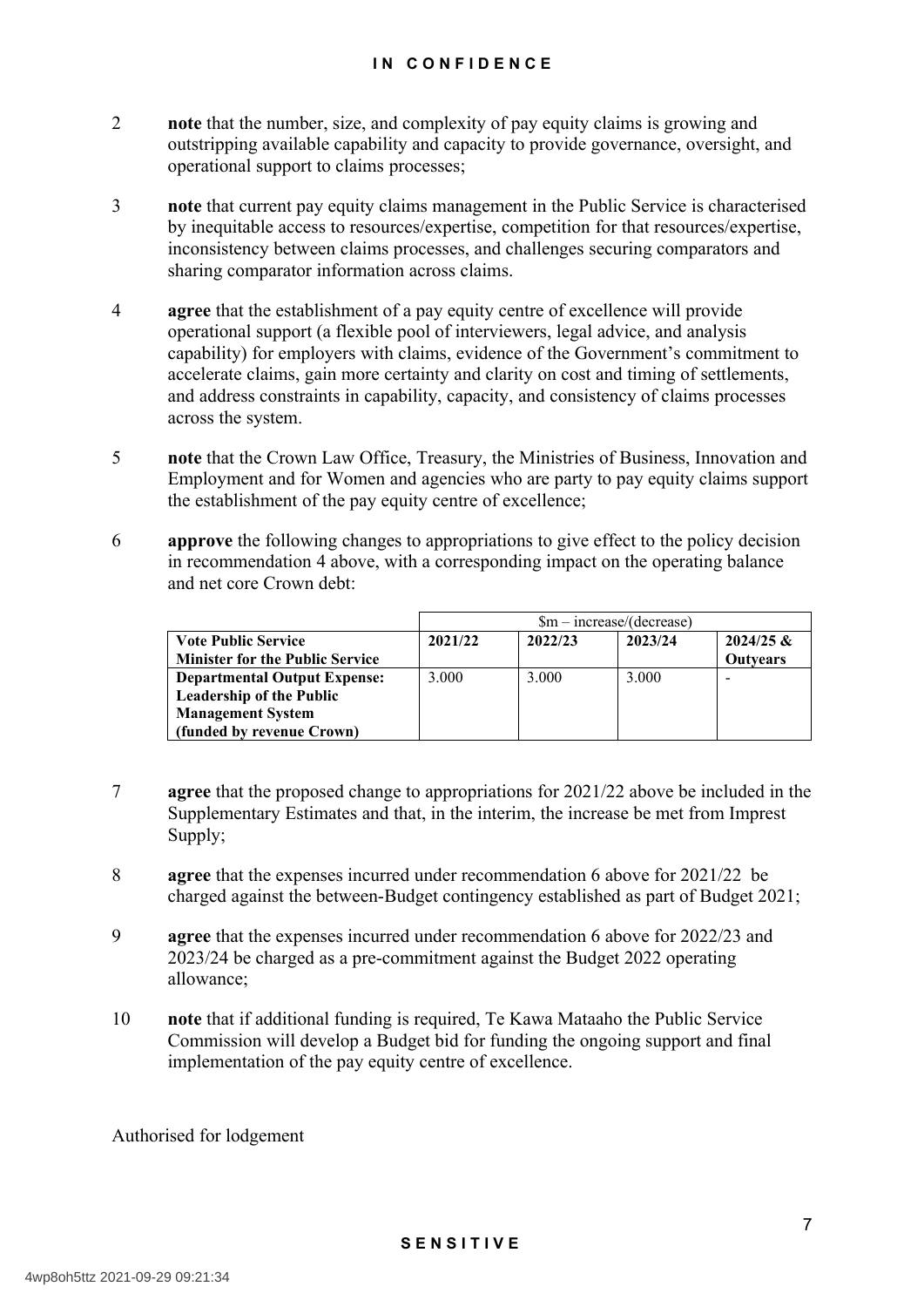Hon Chris Hipkins

Minister for the Public Service

Hon Jan Tinetti

Minister for Women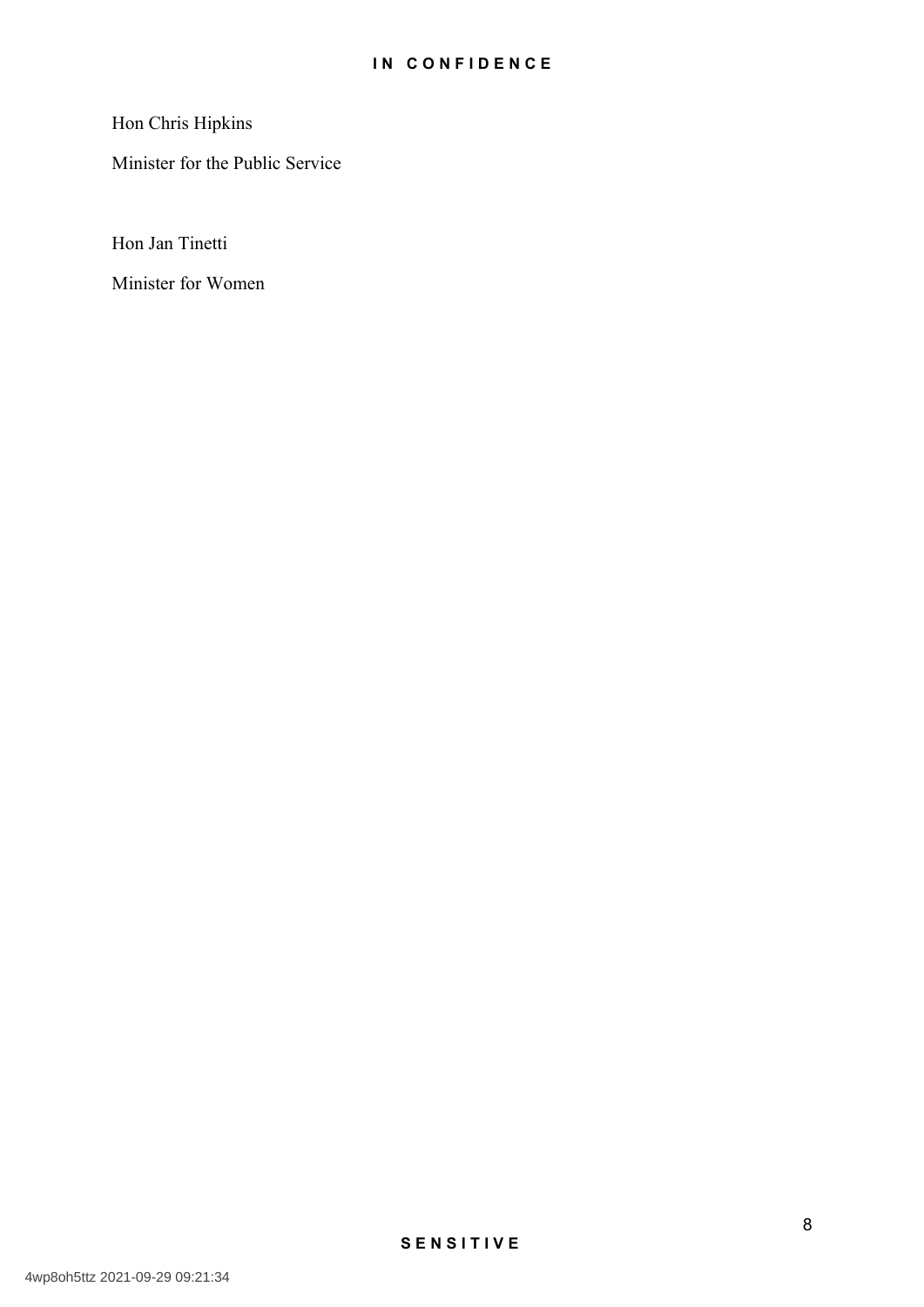

**Cabinet Business Committee**

## **Summary**

*This document contains information for the New Zealand Cabinet. It must be treated in confidence and handled in accordance with any security classification, or other endorsement. The information can only be released, including under the Official Information Act 1982, by persons with the appropriate authority.*

## **Establishing a Pay Equity Centre of Excellence**

| <b>Portfolios</b>                       | <b>Public Service / Women</b>                                                                                                                                                                                                                                                                                                                                                |
|-----------------------------------------|------------------------------------------------------------------------------------------------------------------------------------------------------------------------------------------------------------------------------------------------------------------------------------------------------------------------------------------------------------------------------|
| <b>Purpose</b>                          | This paper seeks agreement to establish a pay equity centre of excellence within<br>Te Kawa Mataaho the Public Service Commission (PSC).                                                                                                                                                                                                                                     |
| <b>Previous</b><br><b>Decisions</b>     | In April 2021, Cabinet agreed to the government workforce policy statement for<br>the public sector, and noted that the Public Service Commissioner will issue<br>operational guidance for the wider public sector on matters such as addressing<br>gender and ethnic pay inequities [CAB-21-MIN-0103].                                                                      |
| Proposal                                | Demand for pay equity expertise is increasing as the number and complexity of<br>claims grow. While the Gender Pay Taskforce within the PSC provides a level<br>of central expertise, it is not resourced to provide operational support for the<br>daily management of pay equity claims.                                                                                   |
|                                         | Agreement is sought to establish a pay equity centre of excellence to support<br>faster and more effective operational delivery of pay equity. The centre of<br>excellence would enhance operational capacity and capability, allow more<br>consistency of support across the system, comprehensive risk management, and<br>increased access to comparators and information. |
| <b>Impact Analysis</b>                  | Not applicable.                                                                                                                                                                                                                                                                                                                                                              |
| <b>Financial</b><br><b>Implications</b> | Agreement is sought to \$3 million per annum for 2021/22 to 2023/24 to<br>establish the centre of excellence. If additional funding is required, the PSC will<br>develop a budget bid. Baseline funding is not available.                                                                                                                                                    |
| Legislative<br><b>Implications</b>      | None from this paper.                                                                                                                                                                                                                                                                                                                                                        |
| <b>Timing Matters</b>                   | Due to the number and complexity of pay equity claims, there is a need to<br>establish the centre of excellence as soon as possible.                                                                                                                                                                                                                                         |
| <b>Communications</b>                   | Responsible Ministers intend to issue a press release. Officials will<br>communicate establishment and implementation timelines with agencies and<br>unions.                                                                                                                                                                                                                 |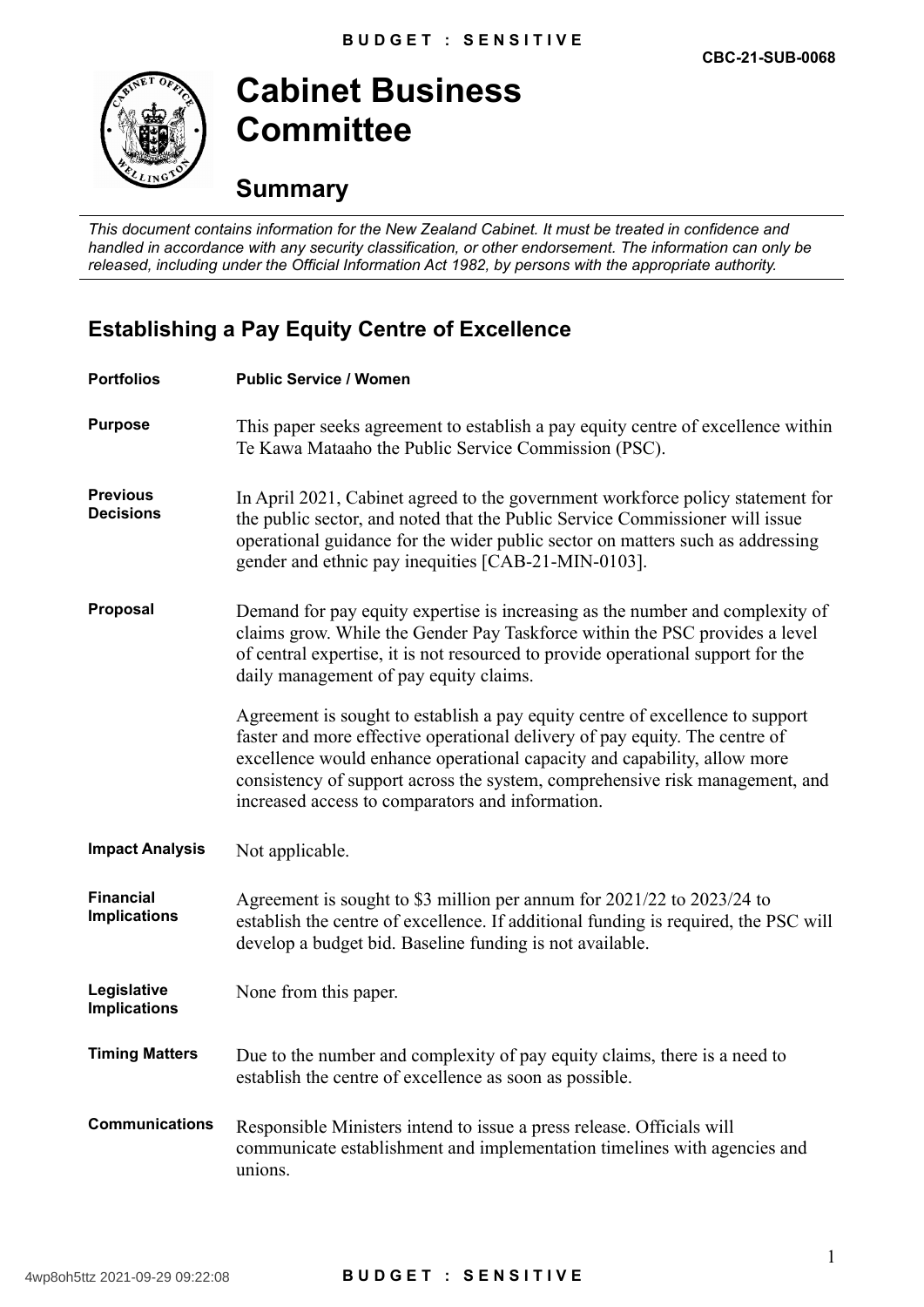**Consultation** Paper prepared by PSC and MfW. Crown Law, MoE, the Treasury, MoH, DPMC (Prime Minister), MBIE (Workplace Relations and Safety), Oranga Tamariki, and MSD were consulted.

The responsible Ministers indicate that the Minister of Finance was consulted.

#### **The Minister for the Public Service and the Minister for Women recommend that the Committee:**

- 1 note that the government is committed to addressing low pay for women and for wāhine Māori, Pacific women, and women from smaller ethnic groups, and that Ministers have recently made several public commitments to "speed up the progress of pay equity settlements";
- 2 note that the number, size, and complexity of pay equity claims is growing and outstripping available capability and capacity to provide governance, oversight, and operational support to claims processes;
- 3 note that current pay equity claims management in the Public Service is characterised by inequitable access to resources/expertise, competition for that resources/expertise, inconsistency between claims processes, and challenges securing comparators and sharing comparator information across claims;
- 4 agree that the establishment of a pay equity centre of excellence will provide operational support (a flexible pool of interviewers, legal advice, and analysis capability) for employers with claims; evidence of the government's commitment to accelerate claims, gain more certainty and clarity on cost and timing of settlements; and address constraints in capability, capacity, and consistency of claims processes across the system;
- 5 note that the Crown Law Office, Treasury, Ministry of Business, Innovation and Employment, Ministry for Women, and agencies who are party to pay equity claims, support the establishment of the pay equity centre of excellence;
- 6 approve the following changes to appropriations to give effect to the policy decision in paragraph 4 above, with a corresponding impact on the operating balance and net core Crown debt:

|                                                                                                                   | \$m - increase/(decrease) |         |         |                              |
|-------------------------------------------------------------------------------------------------------------------|---------------------------|---------|---------|------------------------------|
| <b>Vote Public Service</b><br><b>Minister for the Public Service</b>                                              | 2021/22                   | 2022/23 | 2023/24 | 2024/25 &<br><b>Outyears</b> |
| Departmental Output Expense:<br>Leadership of the Public<br><b>Management System</b><br>(funded by revenue Crown) | 3.000                     | 3.000   | 3.000   |                              |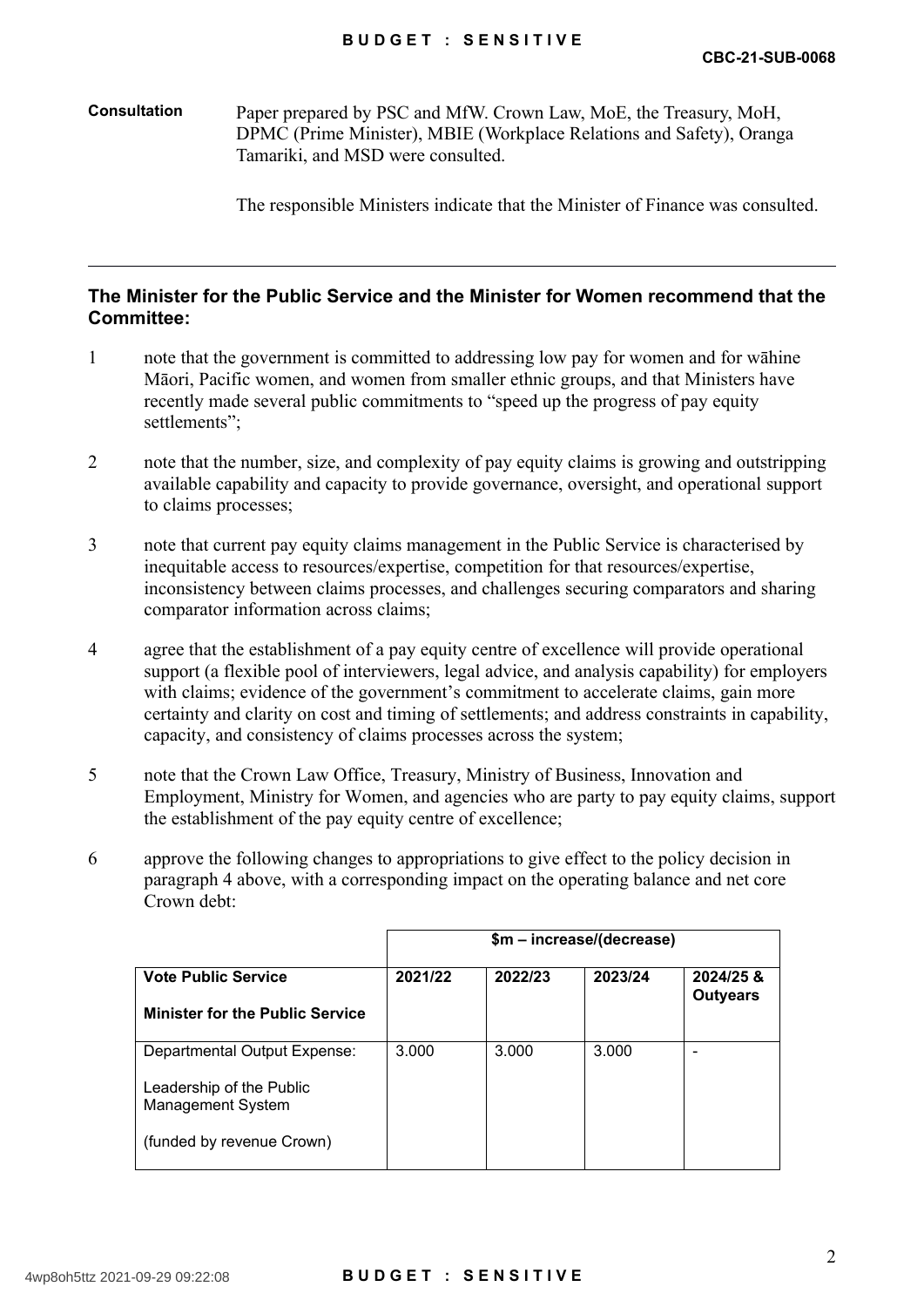#### **B U D G E T : S E N S I T I V E**

- 7 agree that the change to appropriations for 2021/22, 2022/23 and 2023/24 above be included in the Supplementary Estimates and that, in the interim, the increase be met from Imprest Supply;
- 8 agree that the expenses incurred under paragraph 6 above be charged against the between-Budget contingency as established;
- 9 note that if additional funding is required, Te Kawa Mataaho the Public Service Commission will develop a budget bid for funding for the ongoing support and final implementation of the pay equity centre of excellence.

Jenny Vickers Committee Secretary

**Hard-copy distribution:** Cabinet Business Committee Minister for Women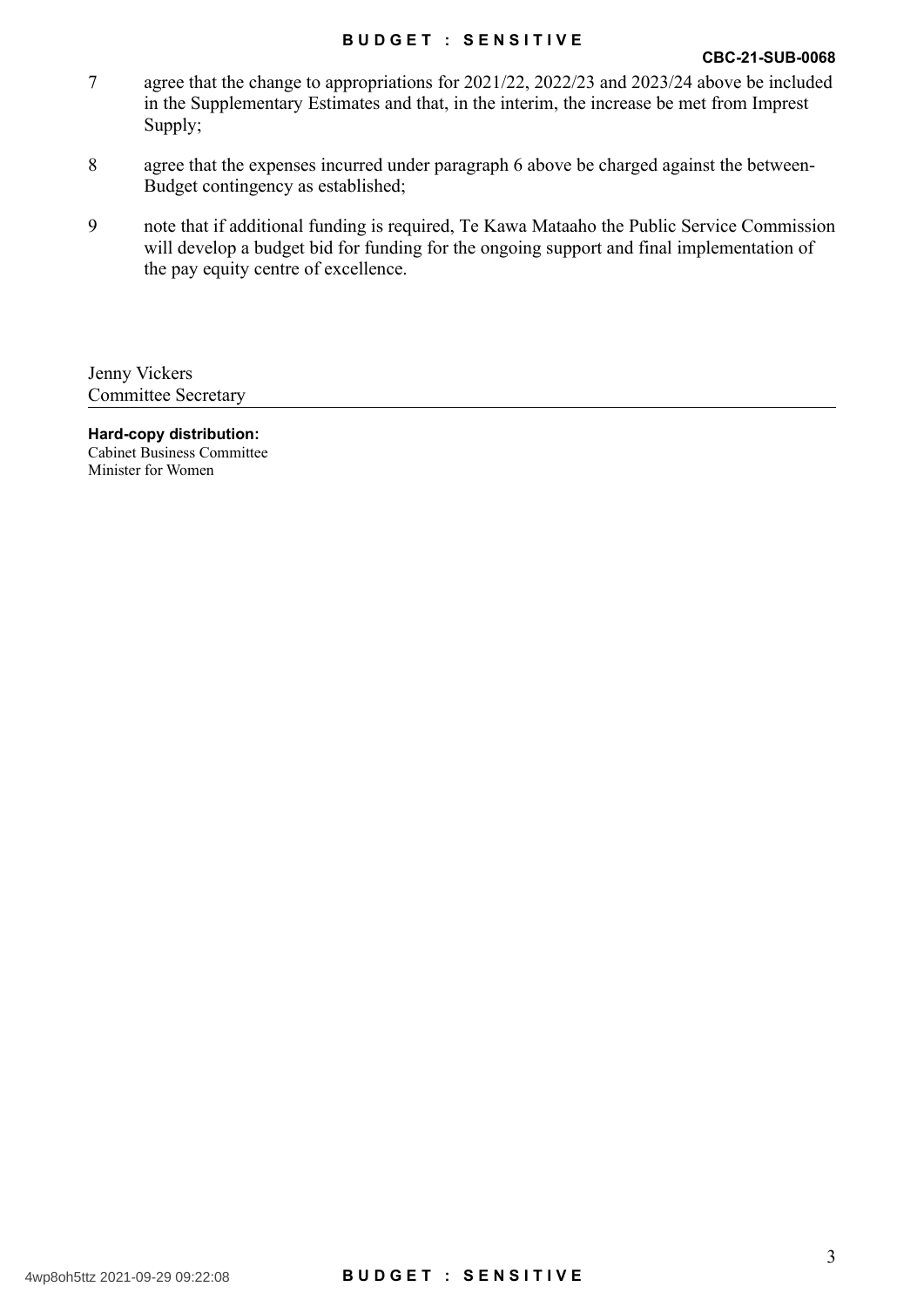

**Cabinet Business Committee**

## **Minute of Decision**

*This document contains information for the New Zealand Cabinet. It must be treated in confidence and handled in accordance with any security classification, or other endorsement. The information can only be released, including under the Official Information Act 1982, by persons with the appropriate authority.*

## **Establishing a Pay Equity Centre of Excellence**

#### **Portfolio Public Service / Women**

On 16 August 2021, the Cabinet Business Committee:

- 1 **noted** that the government is committed to addressing low pay for women and for wāhine Māori, Pacific women, and women from smaller ethnic groups, and that Ministers have recently made several public commitments to "speed up the progress of pay equity settlements":
- 2 **noted** that the number, size, and complexity of pay equity claims is growing and outstripping available capability and capacity to provide governance, oversight, and operational support to claims processes;
- 3 **noted** that current pay equity claims management in the Public Service is characterised by inequitable access to resources/expertise, competition for that resources/expertise, inconsistency between claims processes, and challenges securing comparators and sharing comparator information across claims;
- 4 **agreed** to establish a pay equity centre of excellence that will provide operational support (a flexible pool of interviewers, legal advice, and analysis capability) for employers with claims; evidence of the government's commitment to accelerate claims, gain more certainty and clarity on cost and timing of settlements; and address constraints in capability, capacity, and consistency of claims processes across the system;
- 5 **noted** that the Crown Law Office, Treasury, Ministry of Business, Innovation and Employment, Ministry for Women, and agencies who are party to pay equity claims, support the establishment of the pay equity centre of excellence;
- 6 **approved** the following changes to appropriations to give effect to the policy decision in paragraph 4 above, with a corresponding impact on the operating balance and net core Crown debt:

|                                                                      | \$m – increase/(decrease) |         |         |                              |  |
|----------------------------------------------------------------------|---------------------------|---------|---------|------------------------------|--|
| <b>Vote Public Service</b><br><b>Minister for the Public Service</b> | 2021/22                   | 2022/23 | 2023/24 | 2024/25 &<br><b>Outyears</b> |  |
| <b>Departmental Output Expense:</b>                                  | 3.000                     | 3.000   | 3.000   |                              |  |
| Leadership of the Public Management<br>System                        |                           |         |         |                              |  |
| (funded by revenue Crown)                                            |                           |         |         |                              |  |